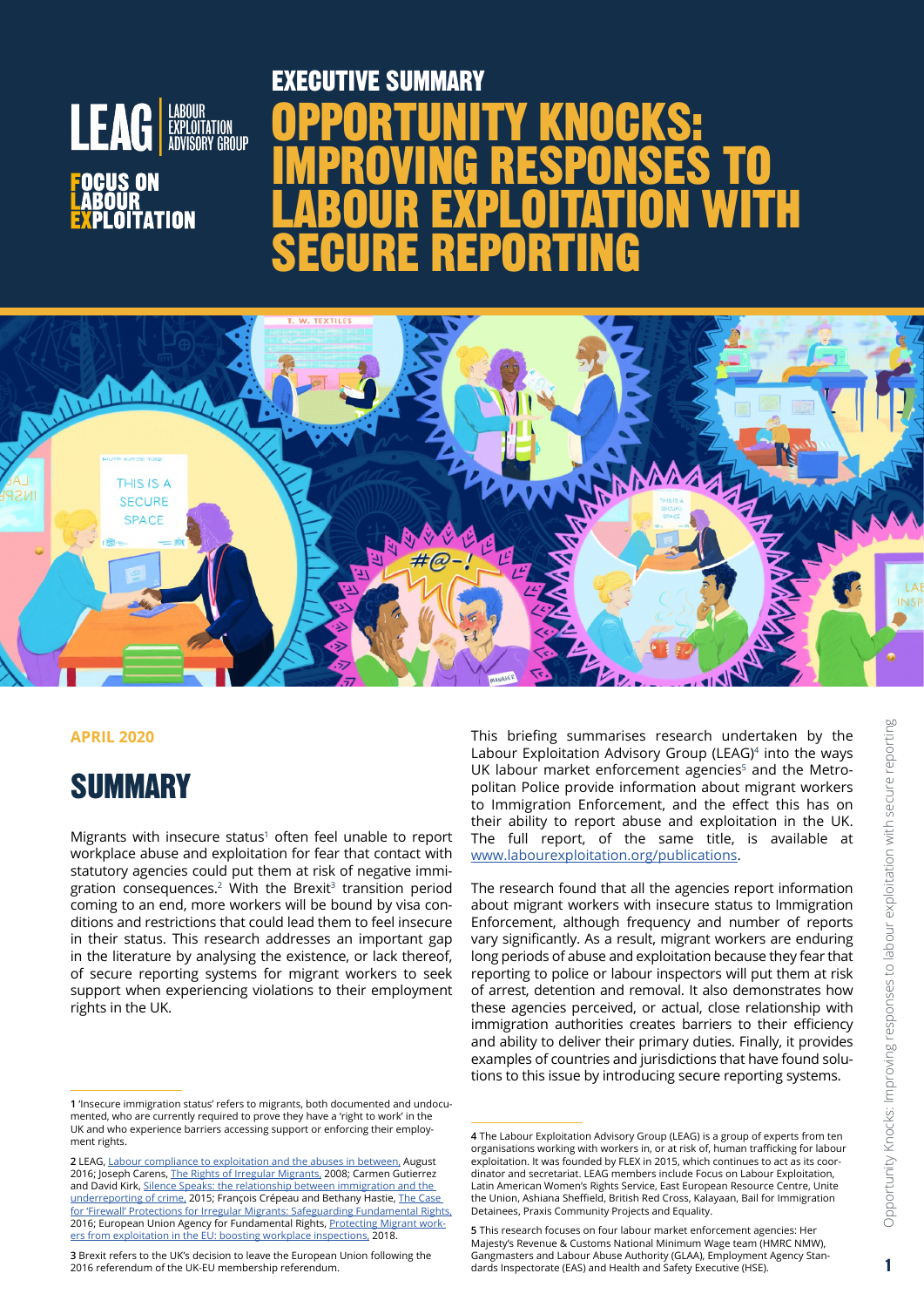# RECOMMENDATIONS

### **TO THE UK GOVERNMENT**

- Increase resources to labour market enforcement agencies to meet the International Labour Organisation's target of one inspection per 10,000 workers, at a minimum.6
- Provide labour market enforcement agencies with powers to investigate and award outstanding wages and compensation.
- Ensure that mechanisms are in place for all workers, including those without permit to work, to recover wages for unpaid worked hours.
- Repeal section 24B of the Immigration Act 1971 which criminalises the act of working without required documentation in the UK, as it is proven to increase risk of exploitation.
- Transpose paragraph 17 from the preamble of the European Union Directive 2009/52/EC into national legislation, providing a presumption of an employment relationship of at least three months' duration in the case of an employment dispute between an employer and an undocumented worker, with the burden of proof being on the employer.<sup>7</sup>
- End the use of the information provided by the police through the Immigration Enforcement National Command and Control Unit to conduct immigration enforcement action.

### **TO THE DIRECTOR OF LABOUR MARKET ENFORCEMENT**

*The following recommendations do not require changes to current immigration policy to be adopted.*

- Assess labour market enforcement agencies' engagement with migrant workers and their levels of trust in these agencies, as well as the impact of the lack of secure reporting systems in their ability to fulfil their primary duties.
- Issue guidance to the agencies under the Director's remit requiring them not to conduct simultaneous or coordinated operations with, or actively report migrant workers to, Immigration Enforcement, as it negatively affects their labour market enforcement responsibilities.
- Upon the establishment of the Single Enforcement Body for employment rights, a Memorandum of Understanding should be instituted with the Home Office clearly stating that:
	- **–** immigration enforcement priorities must not interfere with labour rights enforcement in the workplace;
	- **–** labour market enforcement agencies should not conduct simultaneous or coordinated operations with immigration authorities, as labour rights should be at the centre of all inspections conducted by labour inspectorates;
	- **–** labour market enforcement agencies should not report immigration offences to the Home Office, as this is shown to interfere with their primary duties and efficiency;

**6** International Labour Organisation, [Strategies and practice for labour inspec](https://www.ilo.org/public/english/standards/relm/gb/docs/gb297/pdf/esp-3.pdf)[tion](https://www.ilo.org/public/english/standards/relm/gb/docs/gb297/pdf/esp-3.pdf), November 2006.

- **–** labour market enforcement agencies should not establish bulk data-sharing agreements or make their databases available to the Home Office for immigration enforcement purposes.
- In the event that a shadow body is established for the transition period between the current plural inspectorate system and the institution of the Single Enforcement Body, apply guidance and practices that embed secure reporting mechanisms at an early stage.

### **TO EACH LABOUR MARKET ENFORCEMENT AGENCY**

*The following recommendations do not require changes to current immigration policy to be adopted.*

- Develop guidance on supporting migrant workers, clearly stating that:
	- **–** inspectors will not actively enquire about workers' immigration status during visits and investigations, for immigration enforcement purposes;
	- **–** inspectors will not seek out matters of concern to immigration enforcement bodies;
	- **–** inspectors will not report information for immigration enforcement purposes;
	- **–** inspectors will not conduct simultaneous or coordinated operations with immigration authorities;
	- **–** inspectorates will appoint a Single Point of Contact (SPOC) to oversee compliance with this guidance and ensure that migrants who have experienced abuse and exploitation are referred to the appropriate supporting agency.
- Work with migrant community organisations to inform migrant workers about their rights and ensure that migrants know they are secure to report labour abuse and exploitation.

## **TO THE METROPOLITAN POLICE**

*The following recommendations do not require changes to current immigration policy to be adopted.*

- Develop clear rules and provide guidance on supporting migrants applicable to all Basic Command Units under the Metropolitan Police Service. The guidance should clearly state that:
	- **–** police will not actively enquire about immigration status or carry out immigration checks for immigration enforcement purposes, during visits and investigations;
	- **–** police will not seek out matters of concern to immigration enforcement bodies;
	- **–** police will not report information for immigration enforcement purposes;
	- **–** police will not conduct simultaneous or coordinated operations with immigration authorities;
	- **–** appoint a Single Point of Contact (SPOC) in every Basic Command Unit to oversee compliance with this guidance.
- Work with migrant organisations to build trust between migrant communities and the Metropolitan Police, and ensure migrants are aware that they can securely report exploitation to the police.

Opportunity Knocks: Improving responses to labour exploitation with secure reporting

Opportunity Knocks: Improving responses to labour exploitation with secure reporting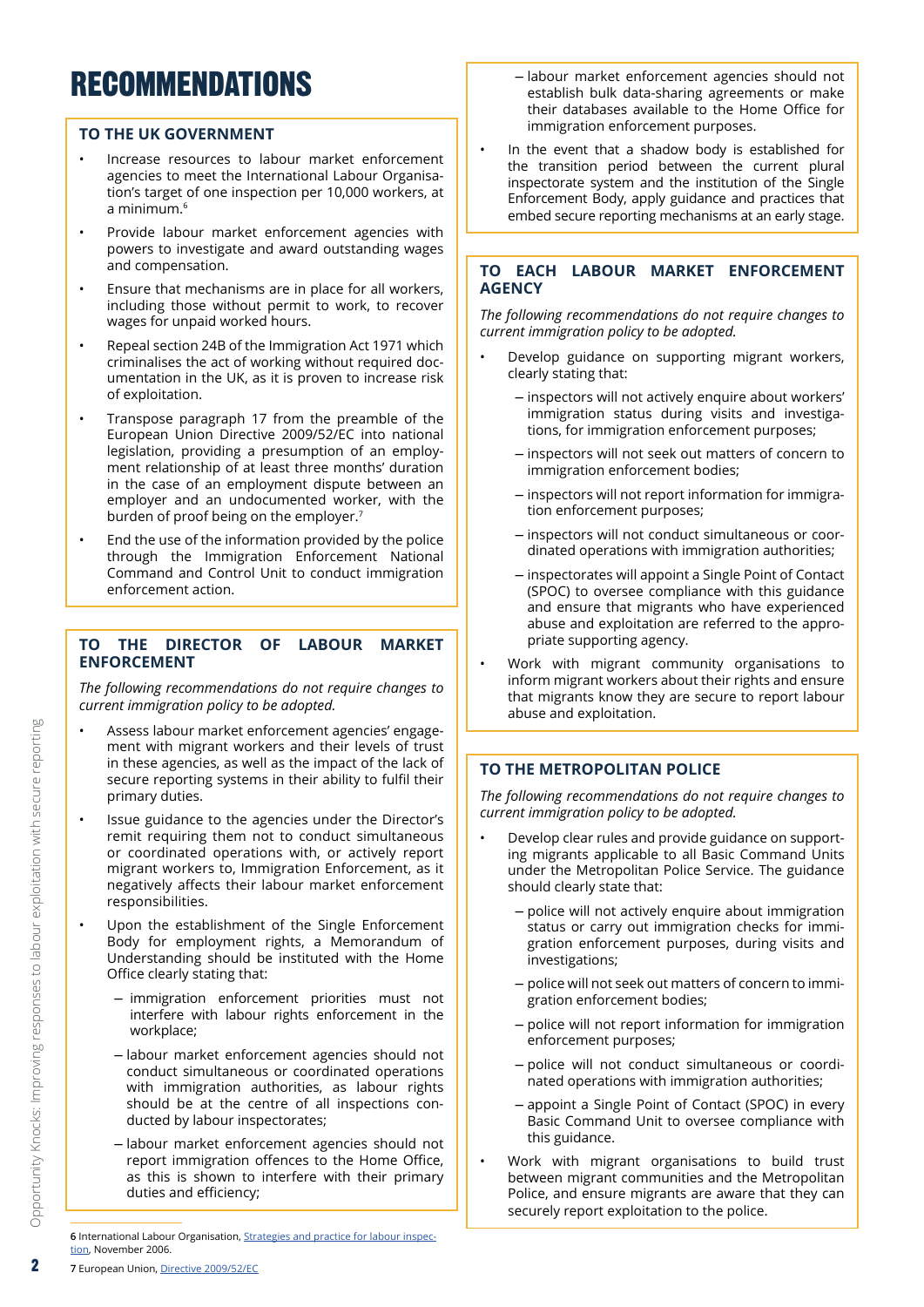# FINDINGS

# 1. BARRIERS TO REPORTING WORKPLACE ABUSE AND EXPLOITATION

Despite the vital role that labour inspectorates and police play in ensuring a healthy labour market, not all workers are able to benefit from their protection. Several studies have shown that **those who are most at risk of exploitation are also the least likely to confront their employers or report workplace violations to relevant government authorities**. <sup>8</sup> This section examines the barriers that prevent migrant workers from reporting abuses and exploitation to these agencies in the UK.

#### **THE OFFENCE OF 'ILLEGAL WORKING' HAS MADE MIGRANT WORKERS VULNERABLE TO EXPLOITATION**

Since 2016, the act of working without required documentation became a criminal offence: undocumented workers are now liable for custodial sentences, fines, and can have their earnings and savings seized by the UK government "as the proceeds of crime".9

In practice, **the offence of 'illegal working' has pushed workers with insecure immigration status into precarious jobs in the informal economy where they are less protected against abusive employment practices**. It has also strengthened one of the main tools exploitative employers use to coerce and control migrants in abusive situations: the threat of reporting them to the authorities.

Migrants, both documented and undocumented, described being threatened with reporting to police and immigration authorities when they tried to negotiate pay and working conditions. **Documented migrants described feeling unsure about their status and entitlements and deciding not to report to authorities for fear that it could lead them to be arrested, detained or removed from the UK.**

Luisa10, an undocumented cleaner from Peru supported by Latin American Women's Rights Service (LAWRS) explained her unwillingness to report workplace violations:

> *"When you are facing such precarity, you are made to feel grateful for the scraps. You keep your mouth shut, turn a blind eye, you lie to yourself. Because it is better to survive abuse at work than having the Home Office knocking on your door."*

**When workers are unable to seek help and enforce their employment rights, abuse can compound and worsen over time, increasing their risk of exploitation.**

#### **AGENCIES ARE MISSING VALUABLE OPPORTUNITIES TO SUPPORT WORKERS AND IDENTIFY EXPLOITERS**

A number of immigration deterrence policies, branded the 'hostile environment' for undocumented migrants, imposed responsibility for immigration enforcement onto other public agencies:

> *"Besides the Home Office, other bodies in the public and private sectors have a role to play in making it difficult for illegal migrants to remain in the country."11*

#### **Theresa May, former UK Home Secretary**

*"I will hold every part of government to account on our relentless drive to control immigration."12*

#### **David Cameron, former UK Prime Minister**

However, **by assisting the Home Office in enforcing immigration policy, labour inspectorates and police are eroding trust with migrant workers.** Others have also raised these concerns. Research undertaken by the European Union Agency for Fundamental Rights (FRA) in eight European countries, including the UK, uncovered that **migrant workers rank their insecure status as** the primary reason they were made vulnerable to exploitation while in Europe and **the main reason they chose not to report exploitation**, demonstrating that migrants feel unsupported to leave abusive workplaces.13

This was the case for Renata, a Brazilian woman with insecure status working in London. Renata presented several indicators of exploitation while working in cleaning, hospitality and domestic work. Whilst working as a hotel supervisor, she was tasked with managing three hotels. Her employer agreed to pay her £1,000 per month and provided her with accommodation. After her first day at work the cleaner stopped showing up and her workload increased significantly as she was also made responsible for cleaning 27 bedrooms and 12 bathrooms in three different locations every day. **She worked from 6am until 1am, totalling 19 hours per day, seven days a week, with no breaks, days off or holidays, under precarious health and safety conditions, earning £2.15 per hour.** Renata also faced abuses in the cleaning sector and as a domestic worker. She reflected:

> *"We're treated like lab rats. They trial all these awful ways of working on us because we have no rights here. They do this because there's nothing we can do about it. We have no rights and they know it."*

When she was asked what it would take for her to report the exploitation she has experienced at work, she told Focus on Labour Exploitation (FLEX): **"[I would raise a complaint] if I was protected in some way […] against deportation."** The fact that Renata did not trust that she could securely report the exploitation she was experiencing meant that labour inspectorates and the police missed a valuable opportunity to support her and to identify her exploiters. It also hampered these agencies' ability to prevent these employers from abusing other workers.

Other migrants described how **employers are profiting from a model in which they underpay and abuse** 

**<sup>8</sup>** LEAG, [Labour compliance to exploitation and the abuses in between,](https://www.labourexploitation.org/publications/labour-exploitation-advisory-group-leag-position-paper-labour-compliance-exploitation) August 2016; Joseph Carens, [The Rights of Irregular Migrants,](http://www.lecre.umontreal.ca/wp-content/uploads/2008/12/pdf_Joe_Carens.pdf) 2008; Carmen Gutierrez and David Kirk, [Silence Speaks: the relationship between immigration and the](https://journals.sagepub.com/doi/abs/10.1177/0011128715599993) [underreporting of crime,](https://journals.sagepub.com/doi/abs/10.1177/0011128715599993) 2015; François Crépeau and Bethany Hastie, [The Case](https://papers.ssrn.com/sol3/papers.cfm?abstract_id=2780641)  [for 'Firewall' Protections for Irregular Migrants: Safeguarding Fundamental Rights,](https://papers.ssrn.com/sol3/papers.cfm?abstract_id=2780641) 2016; European Union Agency for Fundamental Rights, [Protecting Migrant work](https://fra.europa.eu/sites/default/files/fra_uploads/fra-2018-protecting-migrant-workers-boosting-inspections_en.pdf)[ers from exploitation in the EU: boosting workplace inspections,](https://fra.europa.eu/sites/default/files/fra_uploads/fra-2018-protecting-migrant-workers-boosting-inspections_en.pdf) 2018; Resolution Foundation, [From rights to reality: enforcing labour market laws in the UK](https://www.resolutionfoundation.org/app/uploads/2019/09/Enforcement-spotlight-1.pdf), September 2019.

**<sup>9</sup>** Home Office, [Immigration Act 2016 Factsheet – Illegal Working \(Sections 34-38\)](https://assets.publishing.service.gov.uk/government/uploads/system/uploads/attachment_data/file/537205/Immigration_Act_-_Part_1_-_Illegal_Working.pdf), July 2016.

**<sup>10</sup>** Case studies are provided to illustrate our findings and all workers' names have been changed to ensure anonymity.

**<sup>11</sup>** Home Office, [Tackling illegal immigration in privately rented accommodation](https://assets.publishing.service.gov.uk/government/uploads/system/uploads/attachment_data/file/226713/consultation.pdf), 03 July 2013, p.6.

**<sup>12</sup>** David Cameron, [Prime Minister speech on immigration,](https://www.gov.uk/government/speeches/pm-speech-on-immigration) 21 May 2015.

**<sup>13</sup>** European Union Agency for Fundamental Rights, [Protecting migrant workers](https://fra.europa.eu/sites/default/files/fra_uploads/fra-2019-severe-labour-exploitation-workers-perspectives_en.pdf)  [from exploitation in the EU: workers' perspectives,](https://fra.europa.eu/sites/default/files/fra_uploads/fra-2019-severe-labour-exploitation-workers-perspectives_en.pdf) 2019, p.74.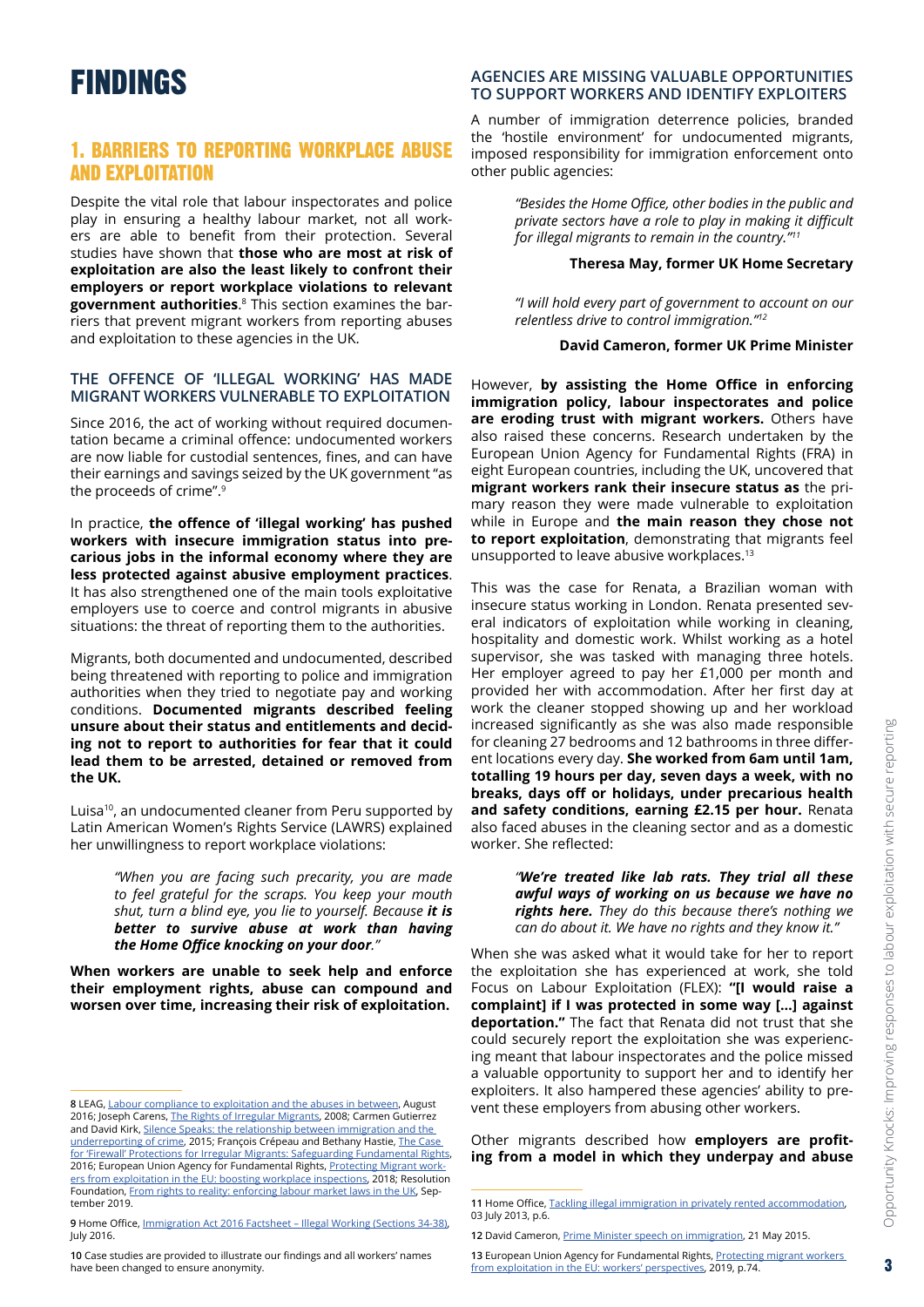**workers and then report them to the authorities to avoid paying them what they are owed**. Ana, a Brazilian cleaner with insecure immigration status spoke to FLEX about her friend's experience cleaning private homes in London through an agency:

> *"One of my friends, she's 19 years old. While she was at work, our employer used to slap her face, she'd humiliate her. […] She worked with her for three months and was only paid £20-30 per week [while working full-time at least five days a week]. It was humiliating. She once made her hang from the window of a five-floor building to clean. One day when my friend arrived at a client's home the police were there, waiting for her inside of the house. I hadn't heard from her in two weeks so I was concerned and then when I finally heard from her she told me what happened and that she had been detained and deported because our employer had called the police on her."*

Ana herself worked for a month without being paid by this employer. She recalled:

> *"I finally managed to get her to agree to pay me. We agreed to meet at a train station. I knew she wasn't a good person, so I arrived but started looking for her from afar. I then saw that she had the police with her. She had called the police on me! I was so scared I got into the first train I saw. I had no idea where I was going. I just covered my face with my scarf and ran away."*

A 2019 report by the FRA confirms these findings, stating that **migrant workers in the UK reported mistrusting the police due to a belief that their immigration status would take priority over their experience of exploitation.**<sup>14</sup> This affects the stated aims of police to strengthen community engagement and trust, which are considered "central to the British policing model".15

These cases exemplify the experience of many other migrant workers experiencing, or at risk of, labour exploitation. **As long as workers are more concerned about the consequences of reporting to agencies than they are about continuing to work in exploitative jobs, agencies will continue to miss valuable opportunities to support workers and identify exploiters.**

#### **FEAR OF IMMIGRATION REPERCUSSIONS ALSO AFFECTS DOCUMENTED MIGRANTS AND PUBLIC ANTI-SLAVERY ENGAGEMENT**

Whilst undocumented workers' fear of immigration repercussions is well-recognised, this research found that *documented* migrants and the public in general avoid engaging with these agencies due to their perceived, or actual, close relationship with immigration authorities.

Shortly after the 2016 UK European Union membership Referendum, a LEAG member supported Natalia, a European woman who had her workload intensified in a way that required her to work extra hours without additional pay. Natalia felt unable to report as her employer stated that she "should behave now" because she is European and the UK had decided to leave the European Union, leading Natalia to believe she had no rights.<sup>16</sup>

**14** European Union Agency for Fundamental Rights, [Protecting migrant workers](https://fra.europa.eu/sites/default/files/fra_uploads/fra-2019-severe-labour-exploitation-workers-perspectives_en.pdf)  [from exploitation in the EU: workers' perspectives,](https://fra.europa.eu/sites/default/files/fra_uploads/fra-2019-severe-labour-exploitation-workers-perspectives_en.pdf) 2019, p.89.

LEAG member Kalayaan explained that many migrant domestic workers who are victims of abuse and exploitation in the UK are unaware of their immigration status and rights entitlements. Concern that reporting to the authorities could lead to negative consequences stops many of them from seeking support, even when they are compliant with 'right to work' requirements, leading them to endure long periods of exploitation.

Regarding the public, a 2019 study by the University of Nottingham concluded that **the British public are reluctant to report potential cases of modern slavery for fear that it could lead to negative immigration consequences for potential victims**, due to the police's perceived close relationship with Immigration Enforcement.<sup>17</sup> These findings demonstrate the importance of ensuring secure reporting systems for migrants to disclose abuse and exploitation while working in the UK.

#### **SIMULTANEOUS OPERATIONS WITH IMMIGRATION ENFORCEMENT ARE LEADING TO MISIDENTIFICA-TION AND DETENTION OF VICTIMS**

In addition to being asked to report potential cases of 'illegal working' to the Home Office, some labour inspectorates and police also invite Immigration Enforcement to their inspections and/or join operations led by the Home Office. LEAG found that the conflicting aims of these simultaneous operations – safeguarding of victims while also seeking to identify immigration offences – are reducing these labour inspectors and police officers' ability to deliver their primary responsibilities effectively.

Operation Magnify, a Home Office enforcement campaign in which labour market enforcement agencies and police took part, demonstrated the negative consequences of this contradictory approach. Initiated in 2015, Operation Magnify aims at "rooting out 'illegal working'" by "specifically [targeting] businesses which are employing and exploiting illegal migrant workers".18 Despite also serving as an operation to safeguard potential victims of modern slavery offences, between January 2015 and November 2019 **108 potential human trafficking victims were arrested prior to identification. From those, 97 were arrested and subsequently detained for immigration offences before identification**, demonstrating how immigration concerns often overshadow safeguarding priorities.19

Previous research by LEAG found that victims of human trafficking experience a series of barriers to being identified and referred to the National Referral Mechanism (NRM)20 within immigration detention, which causes serious and negative repercussions to their cases, support and recovery entitlements.21

**When agencies are known to work closely with Immigration Enforcement in general, and to share information with them, migrant workers are less likely to disclose issues at work, even if immigration authorities are not present during a specific incident.**

4

<sup>15</sup> National Police Chiefs' Council, Public Perceptions on Policing in England and [Wales 2018,](https://news.npcc.police.uk/releases/public-perceptions-of-policing-in-england-and-wales-2018) 11 January 2019.

**<sup>16</sup>** LEAG, [Lost in Transition: Brexit and Labour Exploitation](https://www.labourexploitation.org/publications/lost-transition-brexit-labour-exploitation), August 2017.

**<sup>17</sup>** Jen Birks and Alison Gardner, [Introducing the Slave Next Door](https://www.antitraffickingreview.org/index.php/atrjournal/article/view/407/341), 2019.

**<sup>18</sup>** Home Office, [Campaign to tackle illegal working in construction begins,](https://www.gov.uk/government/news/campaign-to-tackle-illegal-working-in-construction-begins) 14 October 2015.

**<sup>19</sup>** Information acquired through Freedom of Information request to Home Office 2019/55965 data covers the period from January 2015 to November 2019.

**<sup>20</sup>** The National Referral Mechanism (NRM) is the UK's framework for identifying and referring potential victims of modern slavery offences. See Home Office, National [referral mechanism guidance: adult \(England and Wales\),](https://www.gov.uk/government/publications/human-trafficking-victims-referral-and-assessment-forms/guidance-on-the-national-referral-mechanism-for-potential-adult-victims-of-modern-slavery-england-and-wales) updated 22 January 2020.

**<sup>21</sup>** LEAG, [Detaining Victims: Human Trafficking](https://www.labourexploitation.org/publications/detaining-victims-human-trafficking-and-uk-immigration-system) and the UK Immigration System, July 2019.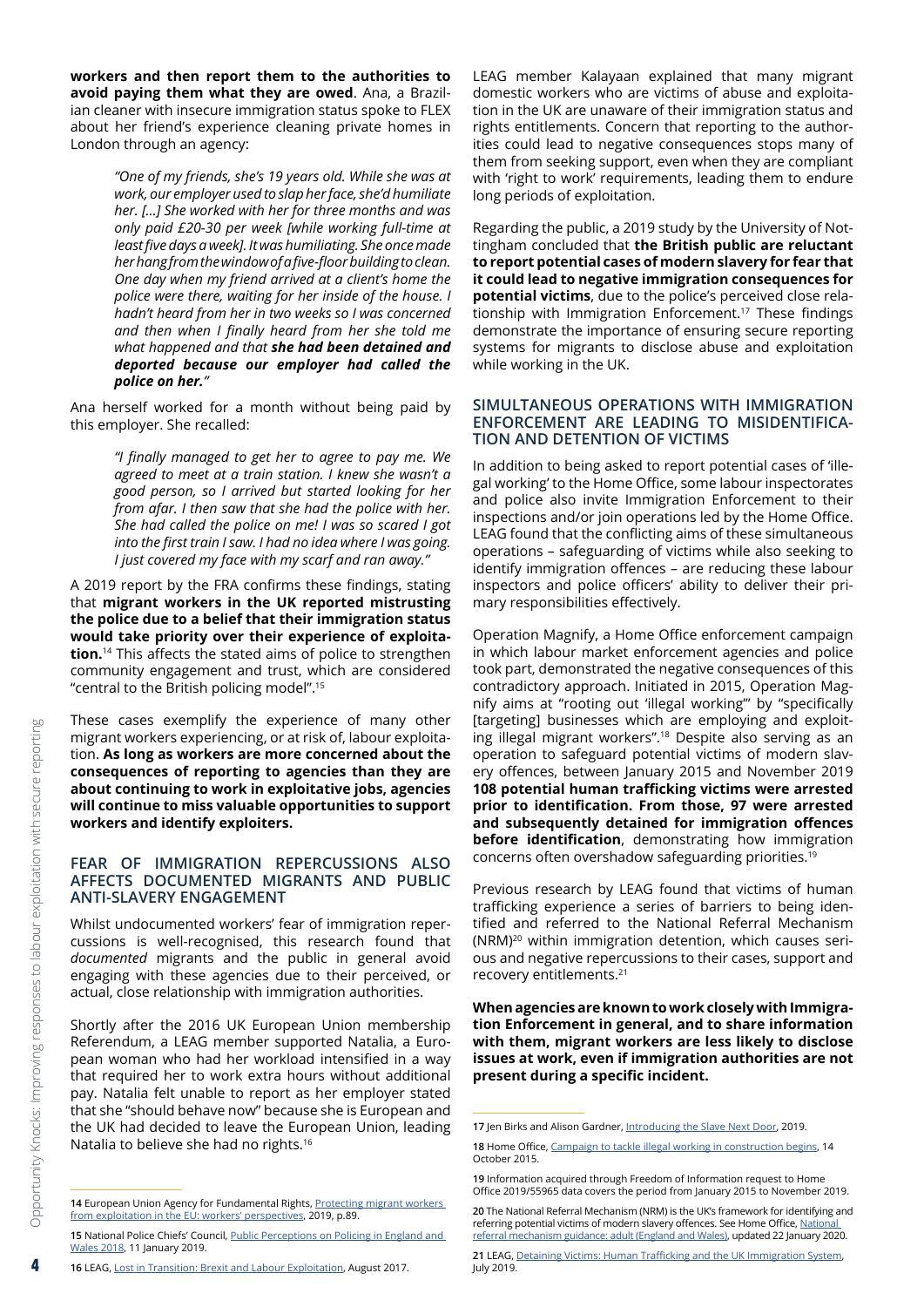#### **LACK OF SECURE REPORTING SYSTEMS IS LEADING TO A CYCLE OF IMPUNITY**

Aside from eroding trust with workers, labour inspectorate and police practices of reporting information about migrants with insecure and undocumented status also creates barriers to a healthy labour market.

Abusive employers are taking advantage of the lack of protections for migrant workers to obstruct effective workplace inspections. A 2018 research by the FRA showed that **abusive employers in the UK are instructing migrant workers on what to say during inspections and, in some cases, telling them to run away or leave the premises** so they do not come into contact with inspectors. **These demands are reinforced with threats of dismissal and deportation.**<sup>22</sup> As workers are unsure whether they can report to labour market enforcement agencies without facing immigration risks, they end up complying with their employers' requests to avoid negative consequences.

When workers are too afraid or distrustful of, or directly deterred from, reporting harm, inspectors are unable to gather valuable intelligence to identify abusive and exploitative employers. **This cycle of impunity makes everyone worse off by putting fair employers at a disadvantage, directly or indirectly pressuring workers in low-paid sectors to endure worse wages and conditions, and obstructing efforts to prevent modern slavery offences and prosecute exploitative employers.**

Police face similar issues. Multiple studies in the United States have shown that **when police are seen to help enforce immigration policy, the public is less likely to cooperate by reporting crime** or supporting investigations. Low public engagement is seen to undermine public safety.<sup>23</sup> Conversely, victims' engagement with the police increases in areas where law enforcement officials have clear rules limiting their involvement with immigration authorities. A recent study found that **large metropolitan areas that established separation between policing and immigration enforcement have 65.4% less violent and property crime** per 10,000 people than those that work closely with immigration authorities,<sup>24</sup> showing how secure reporting systems help make police more effective in tackling crime.

*For more detail on the barriers migrant workers face in reporting abuse and exploitation, see Section 1 of the full report.*

## 2. EXAMINING THE REPORTING OF MIGRANT WORKERS' INFORMATION TO THE HOME OFFICE

Recognising the importance of secure reporting systems for a healthy labour market, LEAG has explored the ways in which information reaches Immigration Enforcement via labour market and law enforcement agencies.

LEAG has identified two main ways labour inspectorates and police become aware of workers' status.

- **INCIDENTAL IDENTIFICATION:** while the agency is not actively seeking to identify undocumented workers, it might become aware of this information during the course of its activities.
- **INTENDED IDENTIFICATION:** the agency actively seeks to identify undocumented workers during its regular activities or as part of specific operations.

LEAG has identified seven main ways information about a worker's immigration status travels from labour inspectorates and police to Immigration Enforcement and can render them vulnerable to negative immigration consequences.

- **ACTIVE REPORT:** occurs when agency staff actively report migrants with insecure status to Immigration Enforcement.
- **PASSIVE REPORT:** data about an individual's immigration status is made available to Immigration Enforcement without the need for an active report. Among passive report channels identified are: simultaneous inspections or raids; joint or available databases; bulk data sharing; advice or information channels; seconded or embedded immigration officers; chain referrals.

*For further explanation on all the above, please see Section 2 of the full report.*

<sup>22</sup> European Union Agency for Fundamental Rights, **Protecting migrant workers** [from exploitation in the EU: boosting workplace inspections,](https://fra.europa.eu/en/publication/2018/protecting-migrant-workers-exploitation-eu-boosting-workplace-inspections) 2018.

**<sup>23</sup>** David S. Kirk *et al.,* The Paradox of Law Enforcement in Immigrant Communities: Does Tough Immigration Enforcement Undermine Public Safety?, May 2012, The Annals of the American Academy of Political and Social Science, Vol. 641, Immigration and the Changing Social Fabric of American Cities, p.79-98; Carmen Gutierrez and David Kirk, [Silence Speaks: the relationship between immigration](https://journals.sagepub.com/doi/abs/10.1177/0011128715599993)  [and the underreporting of crime](https://journals.sagepub.com/doi/abs/10.1177/0011128715599993), 2015; Danyelle Solomon et al., [The Negative](https://cdn.americanprogress.org/content/uploads/2017/03/20140134/LawEnforcementSanctuary-brief.pdf)  [Consequences of Entangling Local Policing and Immigration Enforcement](https://cdn.americanprogress.org/content/uploads/2017/03/20140134/LawEnforcementSanctuary-brief.pdf), March 2017.

**<sup>24</sup>** Nicola Delvino, [Safe reporting of crime for victims and witnesses with irregular](https://www.compas.ox.ac.uk/wp-content/uploads/SR19-US-country-report-1.pdf)  [migration status in the United States,](https://www.compas.ox.ac.uk/wp-content/uploads/SR19-US-country-report-1.pdf) September 2019, p.34-36; Tom Wong, [The](https://www.americanprogress.org/issues/immigration/reports/2017/01/26/297366/the-effects-of-sanctuary-policies-on-crime-and-the-economy/)  [Effects of Sanctuary Policies on Crime](https://www.americanprogress.org/issues/immigration/reports/2017/01/26/297366/the-effects-of-sanctuary-policies-on-crime-and-the-economy/) and the Economy, 26 January 2017.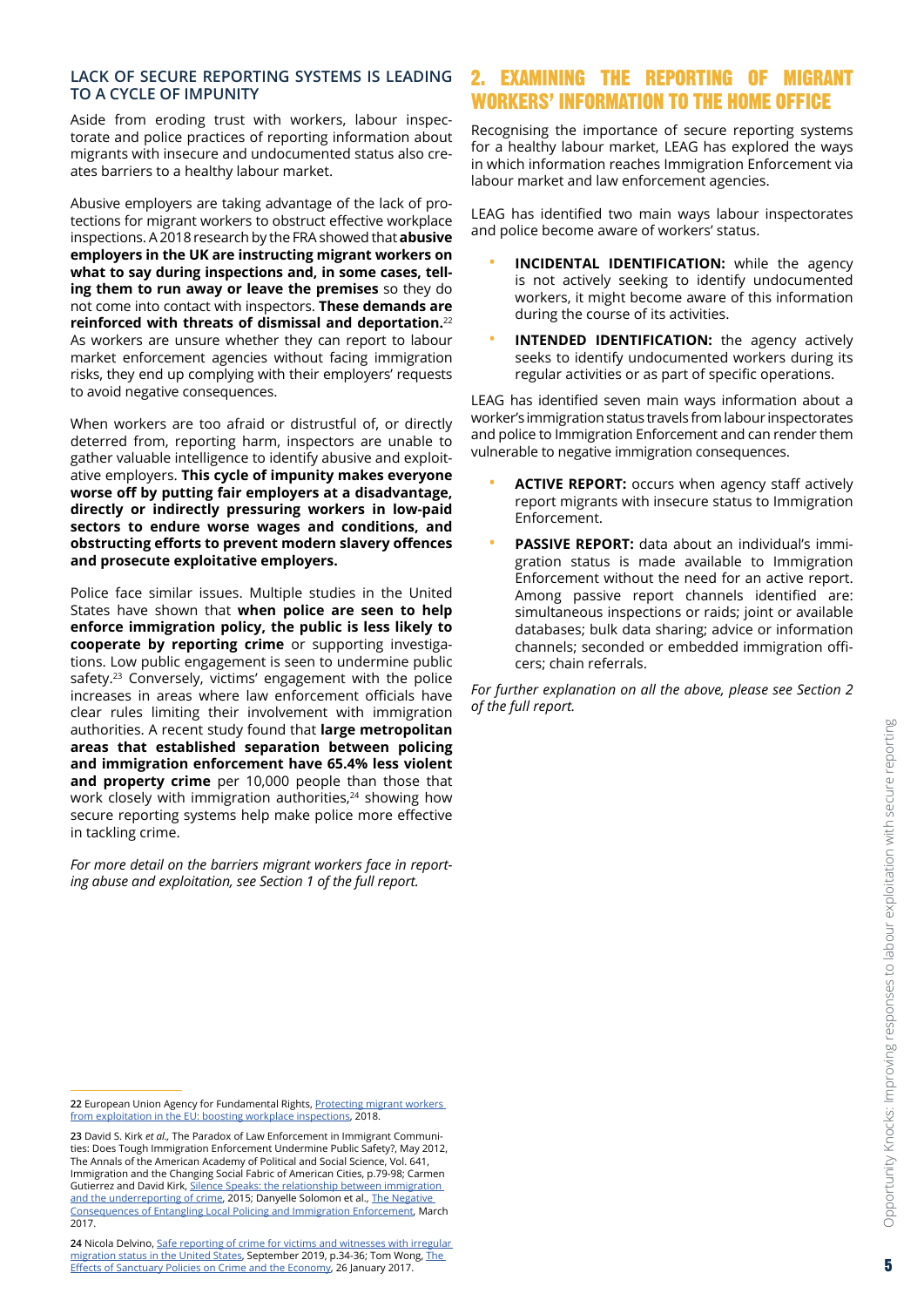|                                                                                                                                                           | <b>HMRC NMW</b>                | <b>GLAA</b>                          | <b>EAS</b>     | <b>HSE</b>                 | <b>Met Police</b>                                                     |
|-----------------------------------------------------------------------------------------------------------------------------------------------------------|--------------------------------|--------------------------------------|----------------|----------------------------|-----------------------------------------------------------------------|
|                                                                                                                                                           | (on behalf of<br>BEIS)         | (sponsored<br>by the Home<br>Office) | (part of BEIS) | (sponsored<br>by the DWP)  | (MOPAC & Met-<br>ropolitan Police<br>Commissioner)                    |
| <b>Legal duty to report to Immigration Enforcement</b>                                                                                                    |                                |                                      |                |                            |                                                                       |
| Compulsory sharing of<br>immigration data                                                                                                                 | <b>No</b>                      | <b>No</b>                            | No             | <b>No</b>                  | Not for victims<br>of crime                                           |
| <b>Checks on immigration status current practices</b>                                                                                                     |                                |                                      |                |                            |                                                                       |
| Does the agency have a duty<br>to check workers' 'right to<br>work' entitlements during<br>their inspections?                                             | <b>No</b>                      | No <sup>25</sup>                     | No             | <b>No</b>                  | <b>No</b>                                                             |
| Intended identification                                                                                                                                   | <b>No</b>                      | <b>No</b>                            | <b>No</b>      | <b>No</b>                  | Yes                                                                   |
| Incidental identification                                                                                                                                 | Yes                            | Yes                                  | Yes            | <b>Yes</b>                 | Yes                                                                   |
| Systems guiding reports on workers' status to Immigration Enforcement                                                                                     |                                |                                      |                |                            |                                                                       |
| Does the agency routinely<br>report undocumented<br>migrants to immigration<br>enforcement?                                                               | Yes, on receipt<br>of requests | Yes                                  | <b>No</b>      | <b>No</b>                  | Varies accord-<br>ing to individual<br>police officers'<br>discretion |
| Does the agency have a<br>formal agreement that<br>guides the way they report<br>undocumented workers to the<br>Home Office?                              | <b>No</b>                      | Yes, not publicly<br>available       | <b>No</b>      | Yes, publicly<br>available | <b>No</b>                                                             |
| Does the agency have written<br>internal guidance or a policy<br>advising staff on what to do<br>when they encounter workers<br>with undocumented status? | <b>No</b>                      | <b>No</b>                            | No             | Yes, publicly<br>available | Yes, publicly<br>available                                            |
| <b>Types of reporting to Immigration Enforcement</b>                                                                                                      |                                |                                      |                |                            |                                                                       |
| Active report                                                                                                                                             | Yes                            | Yes                                  | No             | Yes                        | Yes                                                                   |
| Simultaneous operations with<br><b>Immigration Enforcement</b>                                                                                            | Yes                            | Yes                                  | Yes            | <b>No</b>                  | Yes                                                                   |
| Joint or available databases                                                                                                                              | <b>No</b>                      | <b>No</b>                            | <b>No</b>      | No                         | <b>No</b>                                                             |
| Bulk data-sharing                                                                                                                                         | <b>No</b>                      | <b>No</b>                            | No             | <b>No</b>                  | <b>No</b>                                                             |
| Home Office advice and<br>information channels                                                                                                            | <b>No</b>                      | <b>No</b>                            | <b>No</b>      | No                         | Yes                                                                   |
| Seconded or embedded<br>immigration officers                                                                                                              | <b>No</b>                      | <b>No</b>                            | <b>No</b>      | No                         | <b>No</b>                                                             |
| Chain referrals                                                                                                                                           | Yes                            | Yes                                  | Yes            | Yes                        | Yes                                                                   |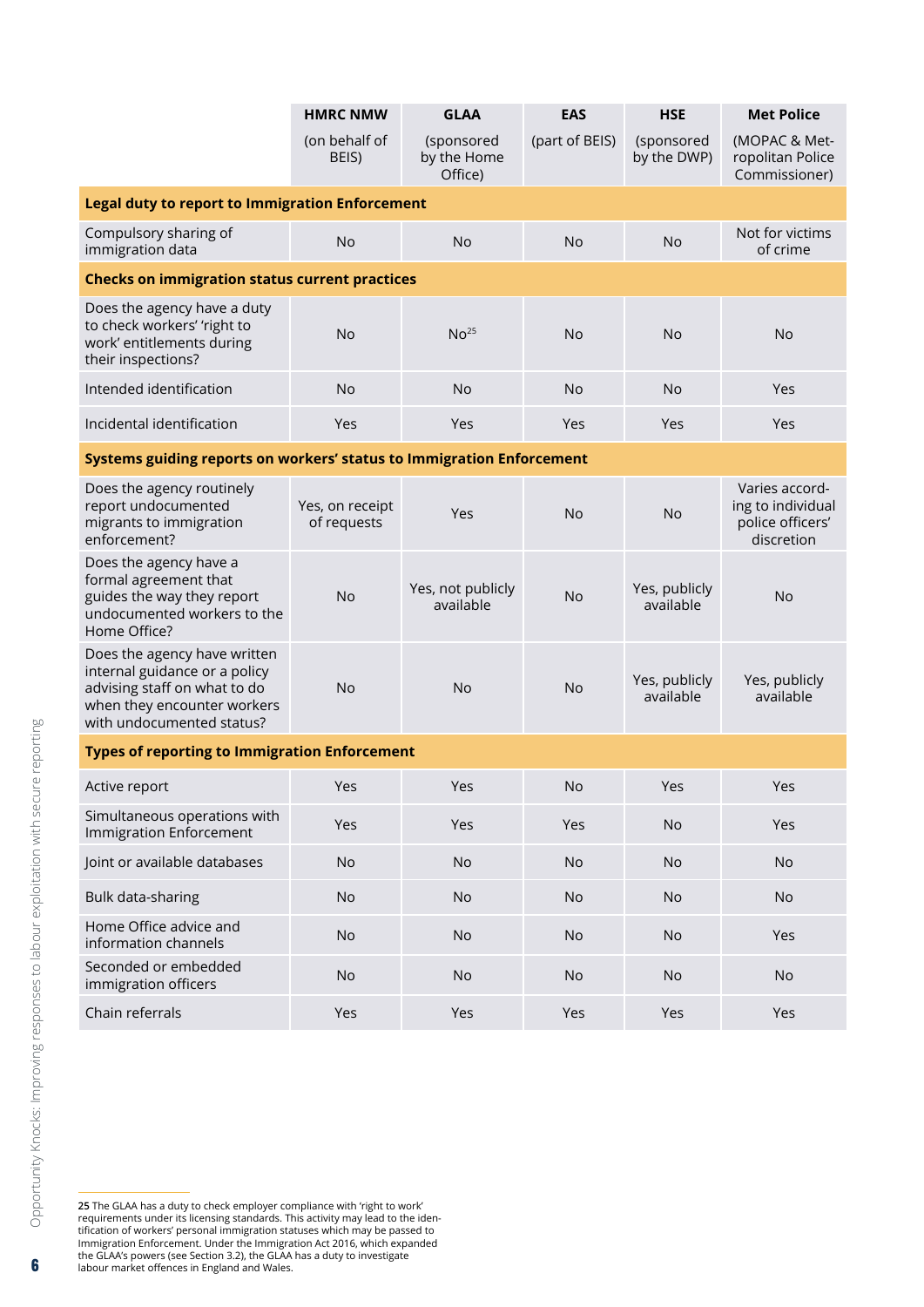#### **REPORTING TO IMMIGRATION ENFORCEMENT IS NOT A LEGAL REQUIREMENT**

Frequency and regularity of reports to Immigration Enforcement depend on whether the agency is legally bound to report undocumented migrants; the types of information-sharing agreements, or lack thereof, between the agency and the Home Office; and willingness to hand this information over.

LEAG considers reporting compulsory when it is established in the law that the agency must support immigration activities by enforcing it themselves or reporting individuals to the Home Office. Memoranda of understanding or other agreements are considered discretionary because they are entered into with the consent of all parties and can be terminated without significant impact to the agency's core purpose.

Based on this, LEAG has concluded that **no labour market enforcement agency has a compulsory duty to report workers with insecure status to the Home Office**. However, legal gateways that allow for this information sharing exist and are being used. **The police do not have a compulsory duty to report undocumented victims of crime to the Home Office.** 26 However, if someone is not a victim of crime and has insecure immigration status, it is unclear whether police officers have a duty to act on this information.

**None of the agencies have a duty to check migrants' immigration status**, yet they might become aware of this information during the course of their activities. In some cases, agencies report this information to Immigration Enforcement. LEAG only found evidence of the Metropolitan Police (Met) actively seeking to identify undocumented migrants during its regular activities. This information was reported to immigration authorities.

#### **FREQUENCY AND REGULARITY OF REPORTING TO IMMIGRATION ENFORCEMENT**

Despite variations in frequency and regularity, all agencies have reported migrant workers to Immigration Enforcement at least once since 2016.27 The Employment Agency Standards Inspectorate (EAS) has not reported information on potential 'illegal working' to the Home Office since 2018. Between 2016 and 2019, the GLAA shared 89 reports for immigration enforcement purposes with the Home Office, Health and Safety Executive (HSE) and HMRC National Minimum Wage (HMRC NMW) team reported information at 12 separate times each, while EAS provided information only once.28

Only the HSE has not conducted any operations with Immigration Enforcement during this period.<sup>29</sup> HMRC NMW carried out the highest number of operations with Immigration Enforcement, a total of 446 simultaneous operations, averaging 26% of all their joint inspections.30

The Met makes use of the Immigration Enforcement National Command and Control Unit, a 24/7 point of contact for UK police forces to enquire about individuals' immigration status, which can be used to support victims' NRM referral and gather available information on their exploiter. While the Met does not use this channel to report migrants, the Home Office confirmed that information collected during these calls is used for immigration enforcement action.<sup>31</sup>

All agencies described referring vulnerable workers and potential victims of exploitation to the GLAA and/or police for specialist support. However, since both agencies report information about potential 'illegal working' to the Home Office, migrants' may become vulnerable to arrest, detention and removal following these referrals.

*For more detail into each agency's practices see Sections 2 and 3 of the full report.*

## 3. SECURE REPORTING SYSTEMS: INTERNATIONAL PRACTICES

There is a clear and feasible solution to the issues identified: secure reporting. This approach has already been adopted in other countries and jurisdictions, ensuring migrant workers are able to report abuse and exploitation securely without the risk of having their information shared with immigration authorities, and that agencies are better able to deliver their primary duties.

**In the United States, all workers are protected by employment rights, even if they work without a permit.**<sup>32</sup> Workers are encouraged to report workplace abuses to labour inspectors, who use public service announcements, partner with councils and ethnic minority media outlets to make workers with undocumented status aware that they can securely report to them. Addressing labour abuses is used as a strategy to tackle severe exploitation, such as forced labour and human trafficking. A senior civil servant explained:

> *"This is not an amnesty – it's a strategic move. […] Allowing them to report to us helps us take down this commercial enterprise that benefits from underpaying and exploiting workers. If you hold the victims accountable [by reporting them to immigration authorities], you empower the traffickers, the criminals." 33*

## **United States senior civil servant**

Since the mid-1980s, major cities in the United States, including **Chicago, New York City, Seattle, Philadelphia and the whole state of California, have adopted policies aimed at protecting the safety of all its residents.** By passing resolutions that limit local civil servants and law enforcement officials' involvement with immigration enforcement actions, these cities aim to promote undocumented migrants' engagement as witnesses and allow them to come forward when they are victims of a crime. This approach has been proven successful.

**<sup>26</sup>** National Police Chiefs' Council, [Information Exchange regarding Victims of](https://assets.publishing.service.gov.uk/government/uploads/system/uploads/attachment_data/file/767718/Appendix_1.pdf)  [Crime with No Leave to Remain](https://assets.publishing.service.gov.uk/government/uploads/system/uploads/attachment_data/file/767718/Appendix_1.pdf), 03 October 2018.

**<sup>27</sup>** Information acquired through Freedom of Information requests to EAS 2019/20380; GLAA 19-20 27; HSE 201910343; HMRC NMW 2019 02181.

**<sup>28</sup>** Please note, data is not directly comparable as agencies' data collection format and periods differ slightly. However, this data is still useful to understand the regularity of reporting for immigration enforcement purposes between each agency with the Home Office.

**<sup>29</sup>** Information acquired through Freedom of Information request to HSE 201910343.

**<sup>30</sup>** Information acquired through Freedom of Information request to HMRC NMW 2019 02181.

**<sup>31</sup>** UK Parliament, [UK Border Agency: Written Question – 7744](https://www.parliament.uk/business/publications/written-questions-answers-statements/written-question/Commons/2019-10-30/7744/), 04 November 2019.

**<sup>32</sup>** National Employment Law Project and National Immigration Law Center, [Immigration and Labor Enforcement in the Workplace: The Revised Labor Agen](https://www.nilc.org/wp-content/uploads/2015/11/ImmigrationLaborEnforcementWorkplace.pdf)[cy-DHS Memorandum of Understanding](https://www.nilc.org/wp-content/uploads/2015/11/ImmigrationLaborEnforcementWorkplace.pdf), May 2016, p.1.